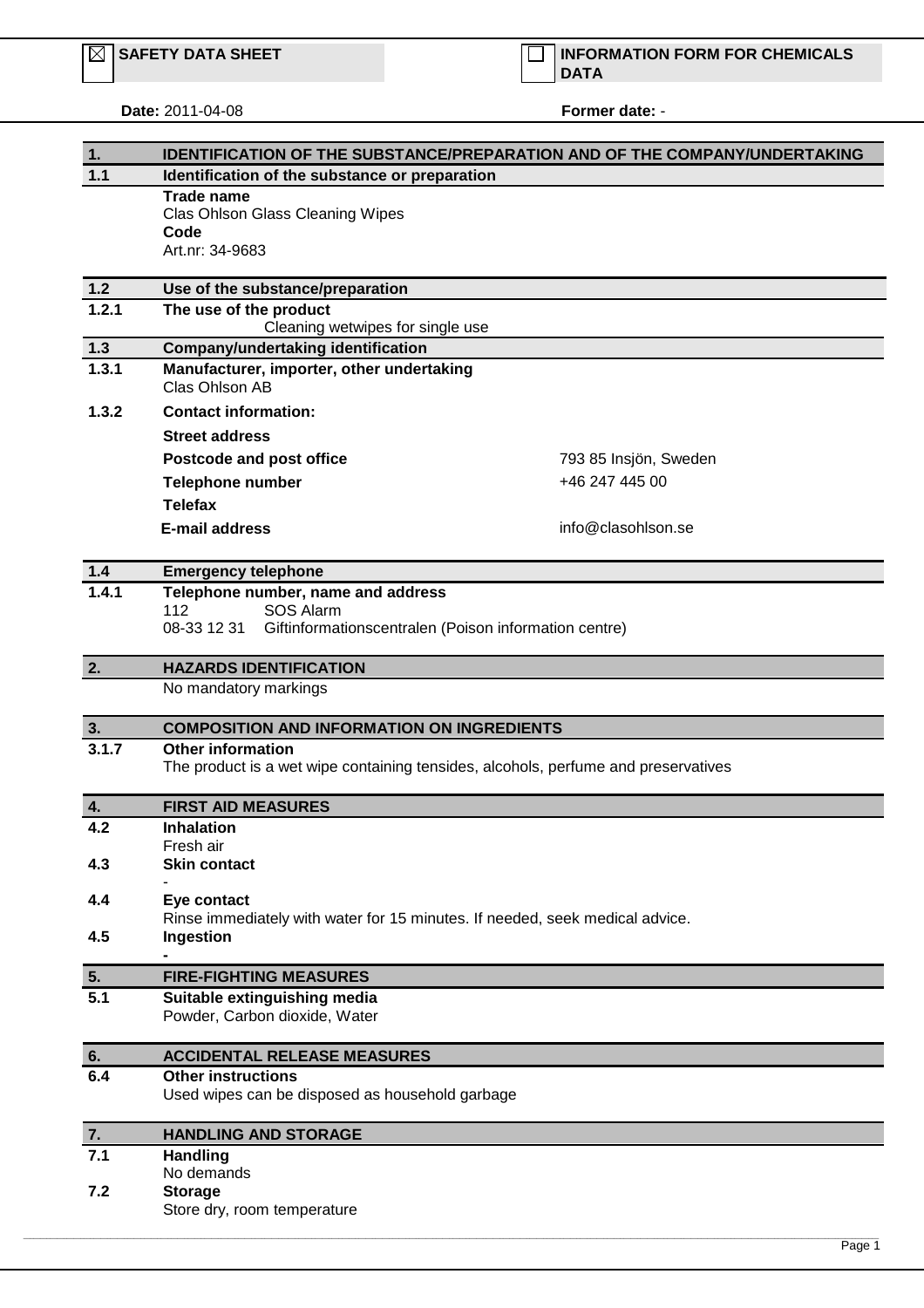**Date:** 2011-04-08 **Former date:** -

,我们也不能会在这里,我们的人们就会在这里,我们也不能会在这里,我们也不能会在这里,我们也不能会在这里,我们也不能会在这里,我们也不能会在这里,我们也不能会在这里

| 8.      | <b>EXPOSURE CONTROLS/PERSONAL PROTECTION</b>                                                                             |  |  |  |
|---------|--------------------------------------------------------------------------------------------------------------------------|--|--|--|
| 8.1     | <b>Exposure limit values</b>                                                                                             |  |  |  |
| 8.1.1   | <b>HTP values</b>                                                                                                        |  |  |  |
| 8.1.3   | Limit values in other countries                                                                                          |  |  |  |
|         | <b>Not Known</b>                                                                                                         |  |  |  |
| 8.2     | <b>Exposure controls</b>                                                                                                 |  |  |  |
| 8.2.1.1 | <b>Respiratory protection</b>                                                                                            |  |  |  |
|         | Not needed                                                                                                               |  |  |  |
| 8.2.1.2 | <b>Hand protection</b>                                                                                                   |  |  |  |
| 8.2.1.3 | Not needed (use rubber gloves if You want)<br>Eye protection                                                             |  |  |  |
|         | Not needed                                                                                                               |  |  |  |
| 8.2.1.4 | <b>Skin protection</b>                                                                                                   |  |  |  |
|         | Not needed                                                                                                               |  |  |  |
| 8.2.2   | <b>Environmental exposure controls</b>                                                                                   |  |  |  |
|         | None                                                                                                                     |  |  |  |
| 9.      | PHYSICAL AND CHEMICAL PROPERTIES                                                                                         |  |  |  |
| 9.1     | General information (physical state, colour and odour)<br>Wipes moistened with a clear scented liquid (contains perfume) |  |  |  |
|         |                                                                                                                          |  |  |  |
| 9.2     | Important health, safety and environmental information                                                                   |  |  |  |
| 9.2.2   | <b>Boiling point/boiling range</b>                                                                                       |  |  |  |
|         | >100℃ (wetwipe)                                                                                                          |  |  |  |
| 9.2.3   | <b>Flash point</b>                                                                                                       |  |  |  |
|         | >100℃ (wetwipe)                                                                                                          |  |  |  |
|         |                                                                                                                          |  |  |  |
| 10.     | <b>STABILITY AND REACTIVITY</b>                                                                                          |  |  |  |
|         |                                                                                                                          |  |  |  |
|         | Stabil at normal circumstances, opened wipe will evaporate and dry out rapidly.                                          |  |  |  |
| 11.     | <b>TOXICOLOGICAL INFORMATION</b>                                                                                         |  |  |  |
| 11.1    | <b>Acute toxicity</b>                                                                                                    |  |  |  |
|         |                                                                                                                          |  |  |  |
| 11.2    | <b>Irritation and corrosivity</b>                                                                                        |  |  |  |
|         | Eye contact can cause irritation                                                                                         |  |  |  |
| 12.     | <b>ECOLOGICAL INFORMATION</b>                                                                                            |  |  |  |
| 12.1    | <b>Ecotoxicity</b>                                                                                                       |  |  |  |
| 12.1.1  | <b>Aquatic toxicity</b>                                                                                                  |  |  |  |
|         | Low toxicity for water organisms                                                                                         |  |  |  |
| 12.1.2  | <b>Toxicity to other organisms</b>                                                                                       |  |  |  |
|         | Low toxicity for lanliving mammals                                                                                       |  |  |  |
| 12.3    | <b>Persistence and degradability</b>                                                                                     |  |  |  |
| 12.3.1  | <b>Biodegradation</b>                                                                                                    |  |  |  |
|         | Wipe material is wood fibres that are biodegradable                                                                      |  |  |  |
| 12.3.2  | <b>Chemical degradation</b>                                                                                              |  |  |  |
|         |                                                                                                                          |  |  |  |
| 12.4    | <b>Bioaccumulative potential</b>                                                                                         |  |  |  |
|         | Accumulation in water orgaisms not likely                                                                                |  |  |  |
| 13.     | <b>DISPOSAL CONSIDERATIONS</b>                                                                                           |  |  |  |

\_\_\_\_\_\_\_\_\_\_\_\_\_\_\_\_\_\_\_\_\_\_\_\_\_\_\_\_\_\_\_\_\_\_\_\_\_\_\_\_\_\_\_\_\_\_\_\_\_\_\_\_\_\_\_\_\_\_\_\_\_\_\_\_\_\_\_\_\_\_\_\_\_\_\_\_\_\_\_\_\_\_\_\_\_\_\_\_\_\_\_\_\_\_\_\_\_\_\_\_\_\_\_\_\_\_\_\_\_\_\_\_\_\_\_\_\_\_\_\_\_\_\_\_\_\_\_\_\_\_\_\_\_\_\_\_\_\_\_\_\_\_\_\_\_\_\_\_\_\_\_\_\_\_\_\_\_\_\_\_\_\_\_\_\_\_\_\_\_\_\_\_\_\_\_\_\_\_\_\_\_\_\_\_\_\_\_\_\_\_\_\_\_\_\_\_\_\_\_\_\_\_\_\_\_\_\_\_\_\_\_\_\_\_\_\_\_\_\_\_\_\_\_\_\_\_\_\_\_\_\_\_\_\_\_\_\_\_\_\_\_\_\_\_\_\_\_\_\_\_\_\_\_\_\_